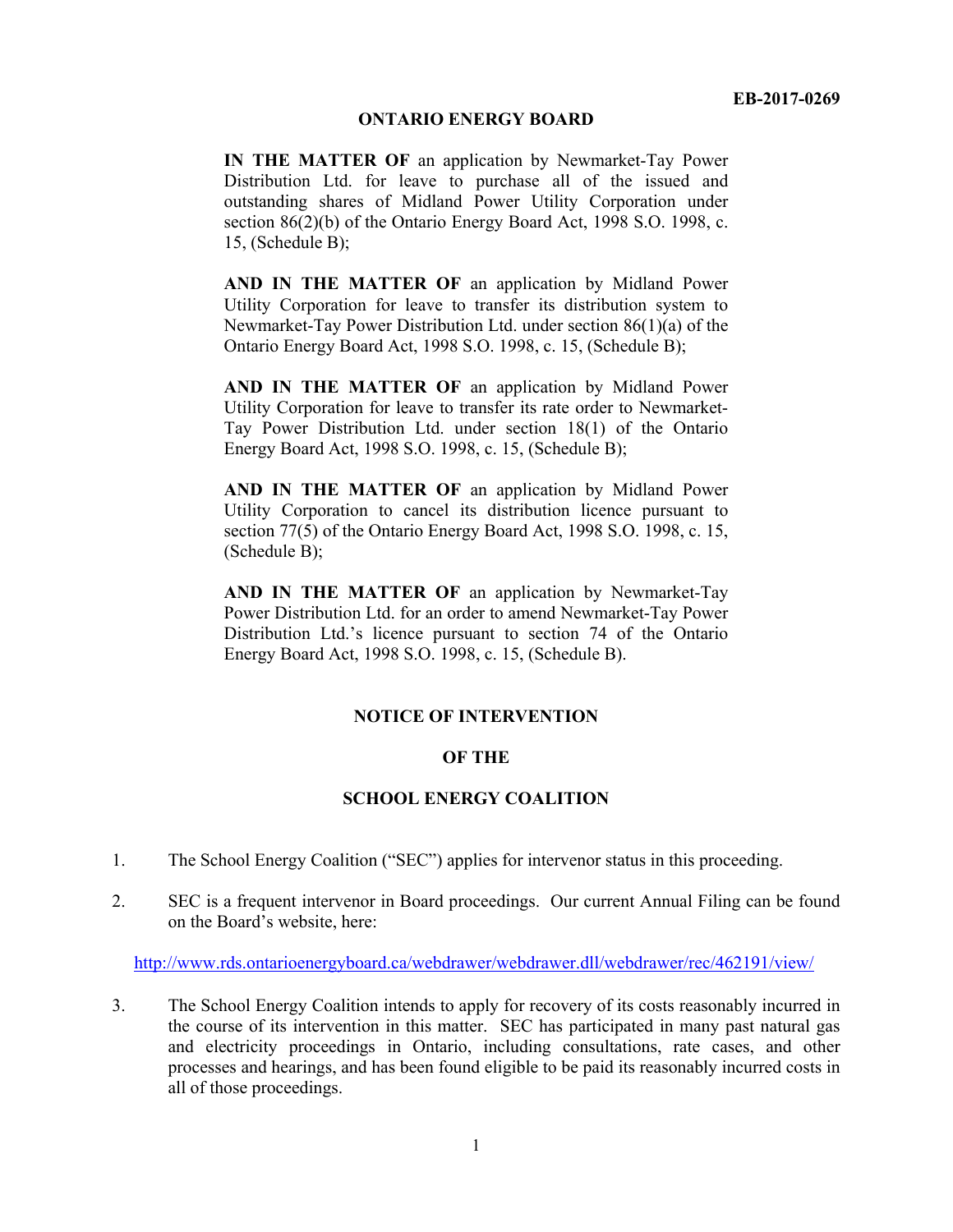## **Issues to be Addressed**

- 4. SEC's intended participation will focus on the following issues:
	- a. The impact of the proposed purchase on the ratepayers of both utilities, in both the short and long term, including application of the "no harm" test;
	- b. The impact of the transaction and its terms on the electricity distribution sector, in light of the Board's objectives as set forth in the OEB Act;
	- c. The consistency of the proposed transactions, including proposed conditions and related activities, with the Board's policies and guidelines, including recent decisions of the Board in similar cases; and
	- d. Generally to represent the interests of school boards and their students in this process.

# **The Intervenor's Intended Participation**

5. SEC intends to participate in any pre-hearing procedures, including interrogatories or technical conferences, and settlement conferences. SEC also intends to participate in any oral hearing of this matter, and in written or oral submissions, as well as any other parts of the process that the Board should order.

## **Nature of Hearing Requested**

6. Until interrogatories have been answered, we believe it is premature to assess whether a written or an oral hearing is more appropriate in this proceeding.

### **Counsel/Representative**

- 7. SEC requests that a copy of all documents filed with the Board by each party to this proceeding be served on the intervenor, and on the intervenor's counsel, as follows:
	- a. School Energy Coalition: (electronic copies only)

**ONTARIO EDUCATION SERVICES CORPORATION c/o Ontario Public School Boards Association**  439 University Avenue, 18th Floor Toronto, ON M5G 1Y8

Attn: Wayne McNally, SEC Coordinator Phone: 416 340-2540 Fax: 416 340-7571 Email: wmcnally@opsba.org

b. SEC's counsel: (both electronic and paper copies)

### **SHEPHERD RUBENSTEIN PROFESSIONAL CORPORATION**

2200 Yonge Street, Suite 1302 Toronto, Ontario, M4S 2C6